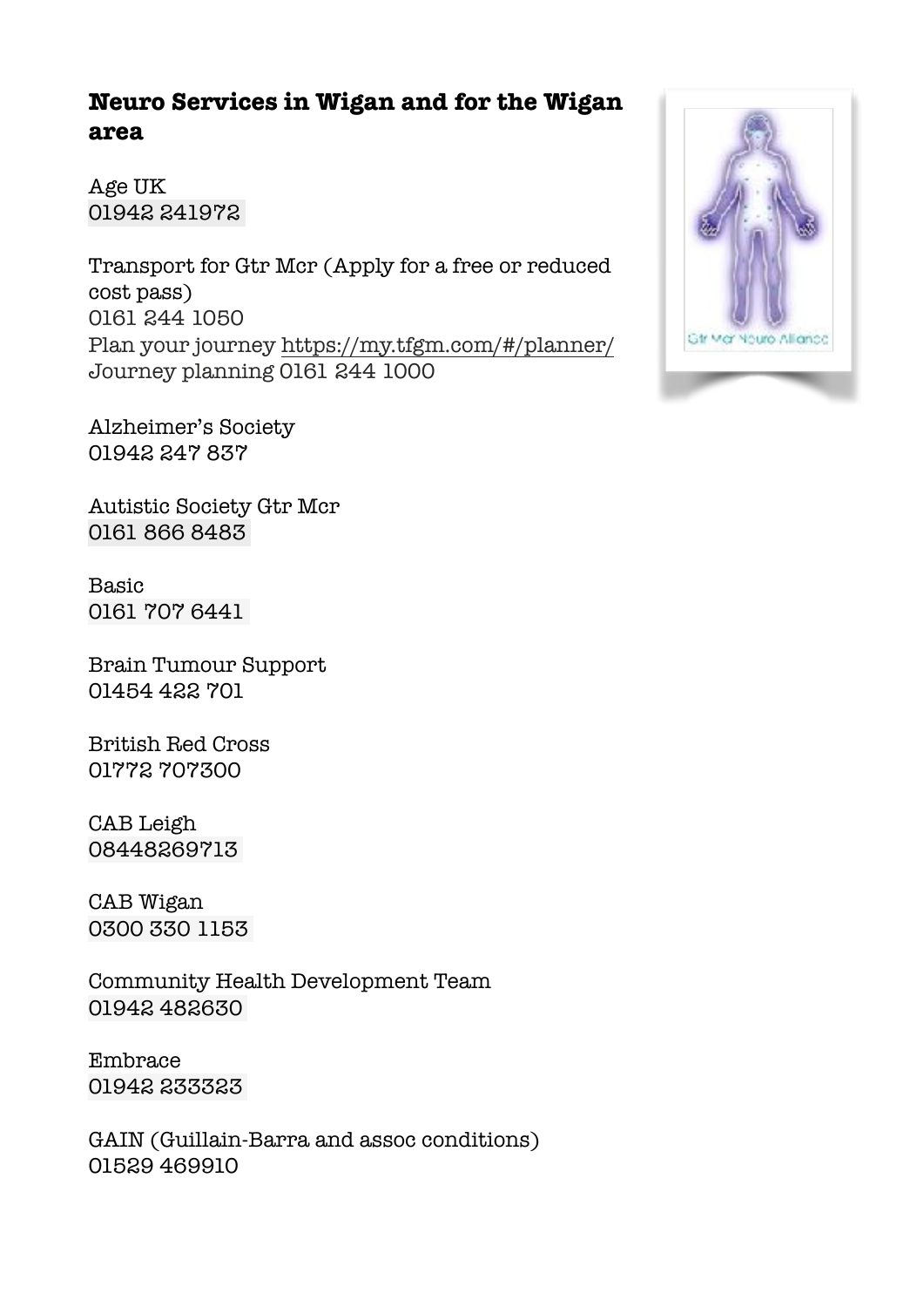Get Active Wigan & Leigh 01942 488481

Headway Acute Trauma Support Nurse NW 0783 336 5858

Headway Wigan & Leigh 0794 707 5442

Health Trainer Team (Nutrition & Diet) 01942 482630 or 01942 481712

Healthwatch 01942 489737

Living With and Beyond Cancer (MacMillan) 0161 227 3727 or 07767 663 099

Manchester Care & Repair 0161 872 5500 or 01942 239360

MSA Trust 0333 323 4591 or 01434 381932

Alzheimer's Society 01942 247 837

Anxiety UK 0161 226 3871

ASAM (Substance & alcohol misuse) 01204 527200

New Beginnings (Carers) 01942 492486

Parkinson's UK 0344 225 3652

Paveways Plus (counselling) 01942 324851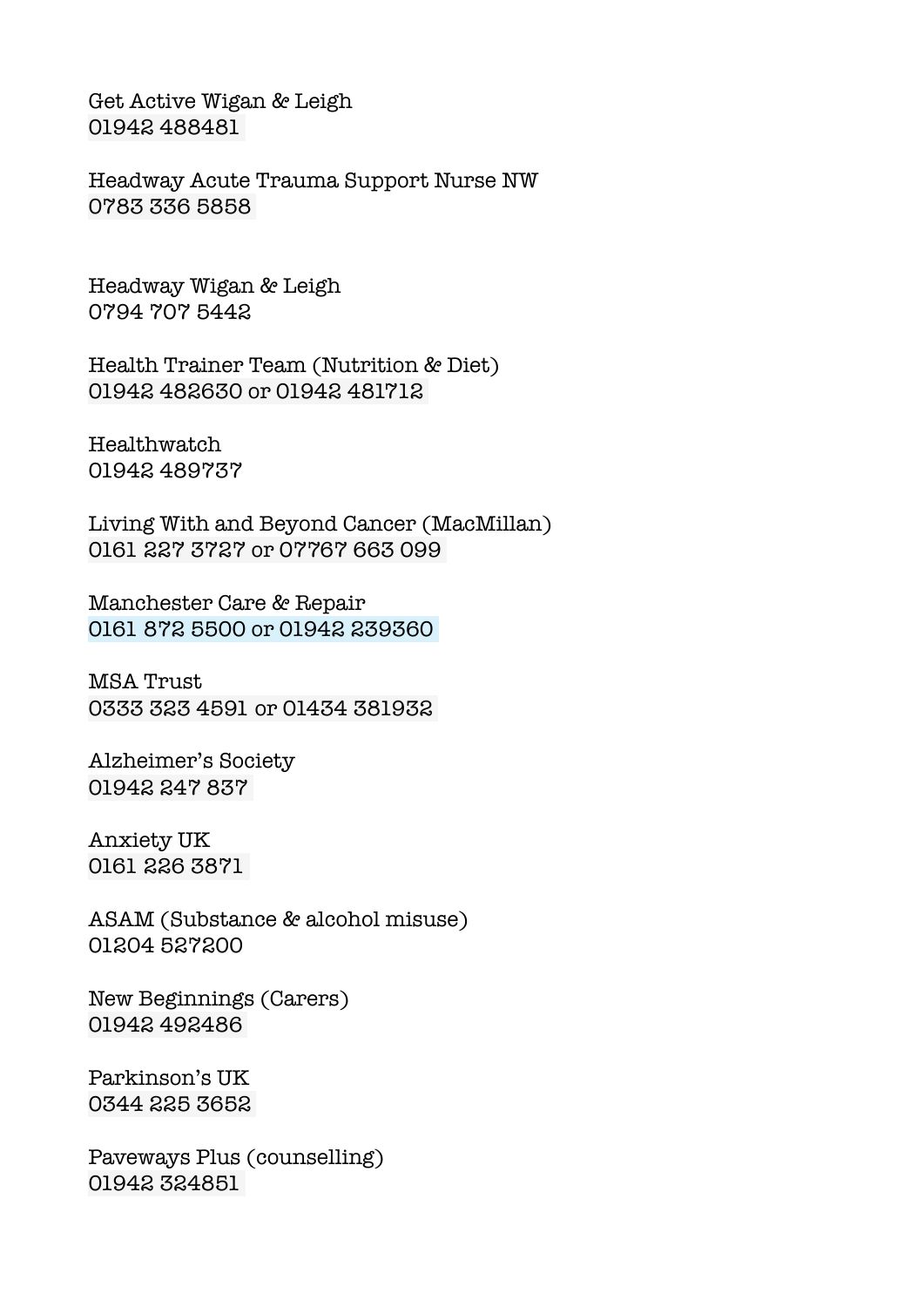Pensioners' Link 01942 261753

Ring & Ride 0871 200 22 33

MS Society Wigan & Leigh 07928 303 825

Neuro Community Team Wigan 01942 264255

Shopmobility Leigh 01942 777985

Shopmobility Wigan 01942 776070

SOC (Teenage Cancer Trust) 0161 446 8085 or 07884313171

Stroke Association 0303 3033100

Stroke Assoc Communication Services 01942 482133

Teen to Twenties (Teenage Cancer Trust) 0161 446 8085 or 07884313171

MND Association 08088026262

The Backup Trust 020 8875 1805

Encephalitis Society 01653 692583

Brain Tumour Charity 0808 800 0004